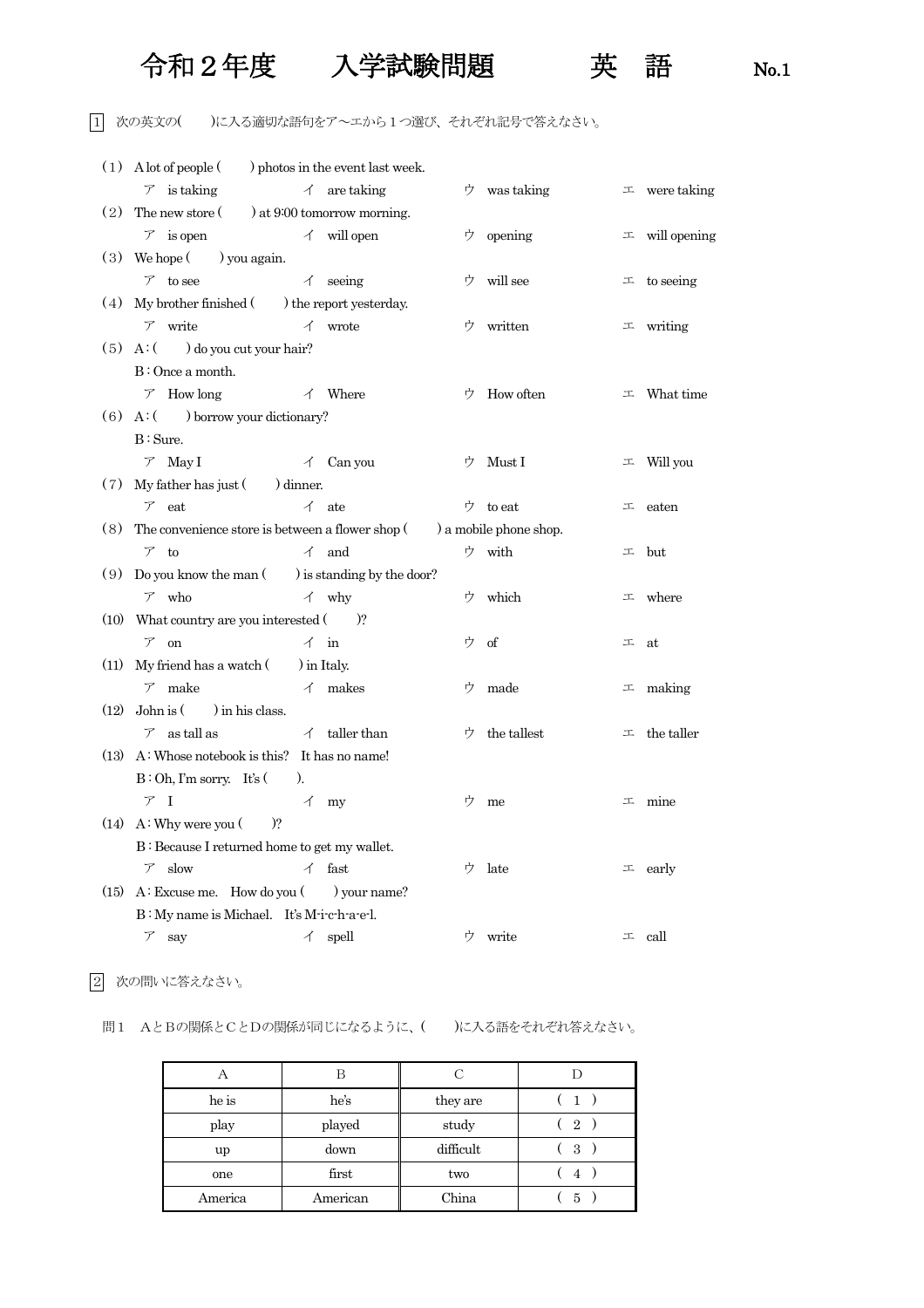問2 次の日本語を英語に直した時、\_\_に入る文字を答えなさい。

| (1) 図書館   | <u>in the second second second second second second second second second second second second second second second</u> |
|-----------|------------------------------------------------------------------------------------------------------------------------|
| (2) 写真    | р<br>е                                                                                                                 |
| (3) 休暇    | v a                                                                                                                    |
| (4) 注意深い  | C                                                                                                                      |
| (5) 人気のある | p                                                                                                                      |
| (6) 土曜日   | s<br>a y                                                                                                               |

3 次の問いに答えなさい。

問1 次の話しかけに対する応答として適切なものをア~カから1つ選び、それぞれ記号で答えなさい。

(1) Would you show me your passport?  $\mathcal{T}$  Yes, please. (2) What's wrong?  $\checkmark$  It's 2,980 yen. (3) Shall I open the window?  $\forall$  Go ahead. (4) Can I try it on?  $\Box$  I lost my mobile phone. (5) How much is this sweater?  $\forall$  That sounds good. (6) How about eating out tonight?  $\qquad \qquad \mathcal{D}$  Here you are. 問2 次の先生と生徒間における対話文にて、( )に入る応答として適切なものをア~カから1つ選び、それぞれ記号で答えなさい。 A: Good morning, Ken.  $\mathcal{P}$  How is the weather today?

 B : Good morning, Mr. Jon. イ How about you?  $A: (1)$   $\uparrow$  Could you open your textbook to page 26?  $B: \Gamma m$  fine thank you. ( 2 )  $\qquad \qquad \qquad \pm 1$  How are you today? A: I'm very fine, too.  $(3)$   $\forall$  What is the date today? B: It's sunny.  $\forall x \in \mathbb{R}$  What day is it today?  $A: (4)$  B : It's February 10.  $A: (5)$  B : It's Monday. A: Now, let's start today's class.  $(6)$  $B:OK.$ 

問3 次の道案内における対話文で、( )に入る動詞をア~カから1つ選び、それぞれ記号で答えなさい。同じ語を2度使用しても かまいません。ただし、文頭に来る語も小文字で示してあります。

| A: Excuse me. Could you (1) me how to get to To-ji temple?                        | see                   |
|-----------------------------------------------------------------------------------|-----------------------|
| $B:$ No problem. First, $(2)$ straight along this street.                         | $\measuredangle$ have |
| You'll $(3)$ a traffic light in front of you. Then, $(4)$ left at the corner.     | ウ turn                |
| There is a bus stop near the noodle shop. And then $(5)$ the No.207 bus.          | $\perp$ tell          |
| A: I (6). How long will it (7) to get there?                                      | 才 take                |
| B: The bus stop is about five minutes away. And it's about twenty minutes by bus. | $\overline{D}$ go     |
| It's not too far.                                                                 |                       |
|                                                                                   |                       |

A : Thank you for your help.

B: You're welcome. (8) a nice trip.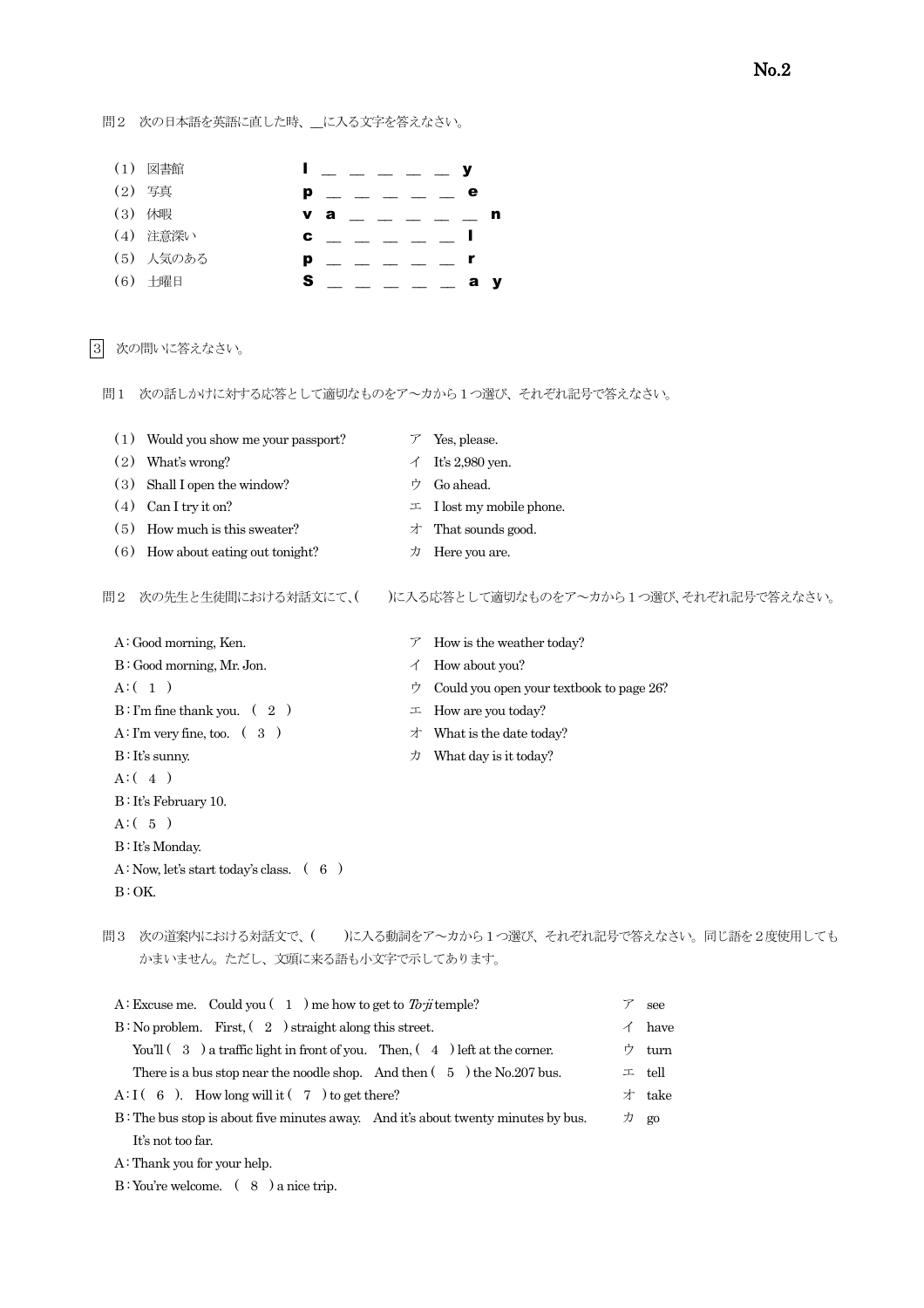|4| 次の日本語に合うように、( )の中の語句を並べかえなさい。ただし、文頭に来る語も小文字で示してあります。

- (1) あなたは外国に行ったことがありますか。
	- ( you / to / been / any foreign countries / have / ever )?
- (2) 私たちにとって環境問題について考えることは大切です。
- It ( important / to / is / think / us / for ) about environmental problems.
- (3) 英語を話すことを恐れる必要はありません。
	- You don't (speaking / afraid / have / of / to / be ) English.
- (4) 彼はいつカナダから戻ってくるつもりですか。 ( he / come / going / when / to / is ) back from Canada?
- 5 次の英文を読んで、後の問いに答えなさい。

I am Miki. I'm fourteen years old. I like volleyball and *koto*. I'm a member (A) the volleyball team at school. We practice volleyball after school from Monday ( B ) Thursday. On Tuesdays, we practice ( C )the morning before class, too. I usually get up at seven, but on Tuesdays, I get up at six. The training is hard, but I enjoy  $\mathbb{Q}(\text{play})$  volleyball with my teammates.

On Fridays, I take koto lessons at a music school. The koto is a traditional \*musical instrument. It is about one hundred eighty centimeters long and has thirteen \*strings. I feel relaxed when I listen to it. My koto teacher is Ms. Suzuki. She is my aunt and twenty years older than I. She is a good player and she sometimes goes to America <sub>@to play</sub> it. My friend Mary is also her student. She is (D) Britain and goes to a college in Japan. She says that learning <u>Japanese culture</u> is interesting. She practices the koto every day. Ms. Suzuki and I don't speak English well. So in koto class, Mary sometimes teaches us English. ⊕It (talk / fun / to / each other / is / with ) both in Japanese and English.

In <sub>©</sub>August, Mary's parents will come to Japan. Mary has not <sub>©</sub>(see) <sub>©</sub>them since she came to Japan. <sub>©</sub>She is looking forward to seeing them. Now we are planning to play the *koto* for them. So we need to practice harder to play some Japanese songs. She is sure that they will like the beautiful sound.

- ※ musical instrument 楽器 strings 弦
- 問1 空欄(A)~(D)に入る語をア~エから選び、それぞれ記号で答えなさい。

ア from  $\Lambda$  to  $\uparrow$  in エ of

- 問2 下線部①・⑥の( )の中の動詞をそれぞれ適切な形に直しなさい。
- 問3 下線部②の不定詞の用法と同じものをア~ウから1つ選び、記号で答えなさい。
	- $\mathcal{P}$  My dream is <u>to play</u> the guitar on a stage.
	- イ I came to Japan to teach English at Japanese high school.
	- $\dot{\triangledown}$  Do you have any pens to write with?
- 問4 下線部③・⑤の英語を日本語に直しなさい。
- 問5 下線部④が次の意味になるように、()の中の語句を並べかえなさい。
	- 「日本語と英語の両方で、お互いに話すことは楽しいです。」
- 問6 下線部⑦とあるが、具体的に何を表しているか。本文中より2語で抜き出しなさい。
- 問7 下線部⑧の日本語訳として適切なものをア~エから1つ選び、記号で答えなさい。
	- ア 彼女は彼らにあげるものを以前から考えている。
	- イ 彼女は彼らに会うための方法を探している。
	- ウ 彼女は彼らがいる方向をずっと見ている。
	- エ 彼女は彼らに会うことを楽しみにしている。
- 問8 次の質問に対する応答文の( )に入る数字を答えなさい。
	- (1) How old is Miki? She is ( ) years old.
		- (2) What time does Miki get up on Tuesdays? She gets up at  $($ ).
		- (3) How many days does Miki practice volleyball in a week? She practices ( $\Box$ ) days in a week.
		- (4) How long and how many strings does a *koto* have? It is ( $\blacksquare$ ) centimeters long and has ( $\blacksquare$ ) strings.
		- (5) How old is Ms. Suzuki? She is ( $\qquad$ ) years old.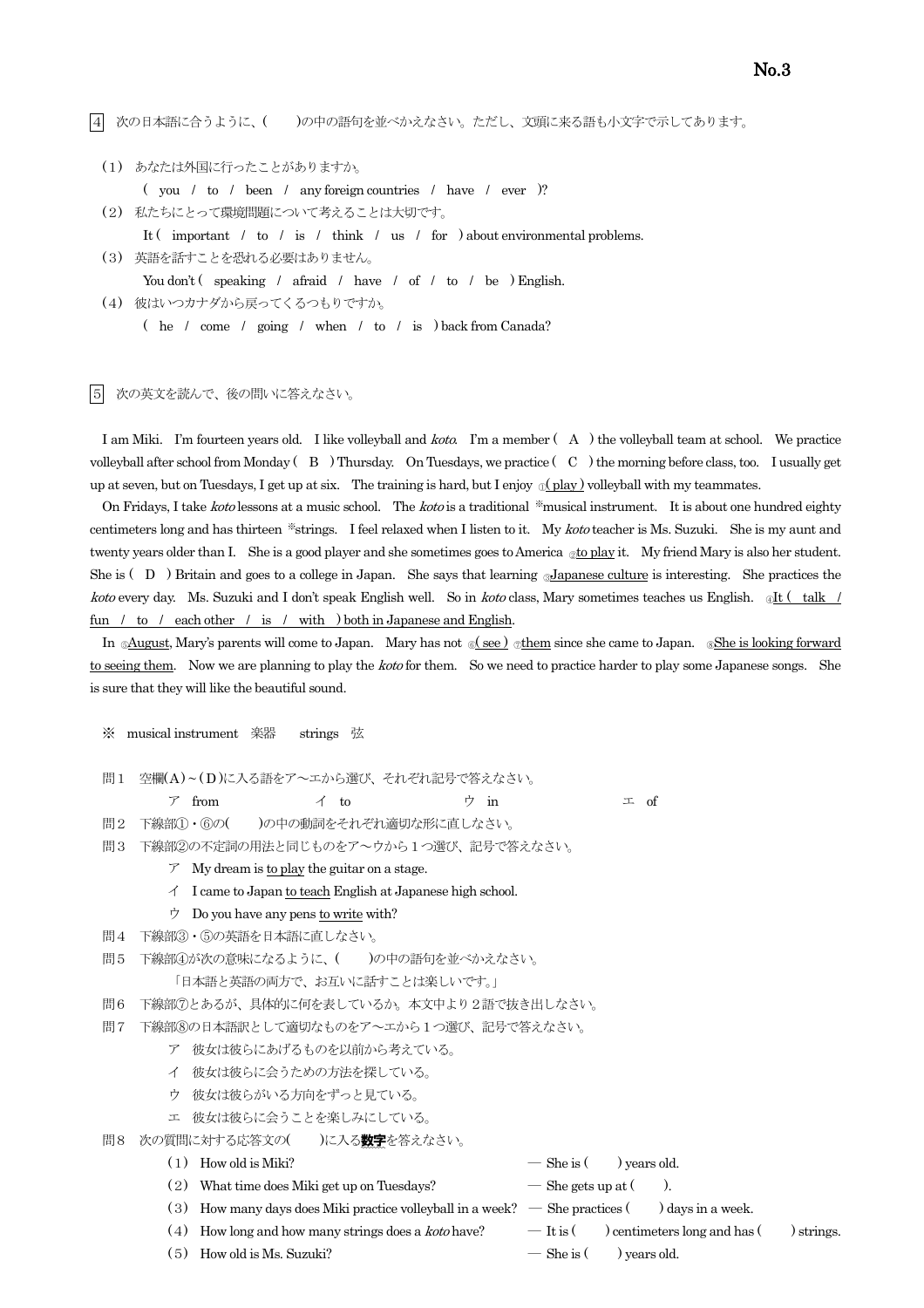令和2年度 入学試験 解答用紙 英 語

| 受 | 験 | 番 | 号 | ь<br>બ⊐ | 前 |  |
|---|---|---|---|---------|---|--|
|   |   |   |   |         |   |  |

|                | (1)  |                                  | (2) |  |     |                   | (3) |                               |                               | (4)                       |     |  |      | (5) |     |                |  |
|----------------|------|----------------------------------|-----|--|-----|-------------------|-----|-------------------------------|-------------------------------|---------------------------|-----|--|------|-----|-----|----------------|--|
| $\mathbf 1$    | (6)  | (7)                              |     |  |     | (8)               |     |                               | (9)                           |                           |     |  | (10) |     |     |                |  |
|                | (11) | (12)                             |     |  |     | (13)              |     |                               | (14)                          |                           |     |  | (15) |     |     |                |  |
|                |      | (1)                              | (2) |  |     |                   |     |                               |                               |                           |     |  |      |     |     |                |  |
|                | 間1   | (3)                              |     |  |     |                   |     |                               |                               |                           |     |  |      |     |     |                |  |
|                |      | (5)                              |     |  |     |                   |     |                               |                               |                           |     |  |      |     |     |                |  |
| $\overline{2}$ |      | (1)<br>$\mathbf{I}$              |     |  |     |                   |     | $\mathbf y$                   | (2)                           | $\boldsymbol{\mathsf{p}}$ |     |  |      |     |     | $\bullet$      |  |
|                | 問2   | (3)<br>v a                       |     |  |     |                   |     | $\mathbf n$                   | (4)                           | $\mathbf c$               |     |  |      |     |     | $\blacksquare$ |  |
|                |      | (5)<br>$\boldsymbol{\mathsf{p}}$ |     |  |     |                   |     | $\mathbf{r}$                  | (6)                           | $\boldsymbol{\mathsf{S}}$ |     |  |      |     |     | a y            |  |
|                | 問1   | (1)                              | (2) |  | (3) |                   | (4) |                               | (5)                           |                           | (6) |  |      |     |     |                |  |
| $\mathbf{3}$   | 問2   | (1)                              | (2) |  | (3) |                   | (4) |                               | (5)                           |                           | (6) |  |      |     |     |                |  |
|                | 問3   | (1)                              | (2) |  | (3) |                   | (4) |                               | (5)                           |                           | (6) |  | (7)  |     | (8) |                |  |
|                | (1)  |                                  |     |  |     |                   |     |                               |                               |                           |     |  |      |     |     | $\ddot{?}$     |  |
|                | (2)  | It                               |     |  |     |                   |     | about environmental problems. |                               |                           |     |  |      |     |     |                |  |
| $\overline{4}$ | (3)  | You don't                        |     |  |     |                   |     | English.                      |                               |                           |     |  |      |     |     |                |  |
|                | (4)  |                                  |     |  |     | back from Canada? |     |                               |                               |                           |     |  |      |     |     |                |  |
|                | 問1   | (A)                              |     |  | (B) |                   |     |                               | (C)<br>(D)                    |                           |     |  |      |     |     |                |  |
|                | 問2   | $\textcircled{1}$                |     |  |     |                   |     |                               | $^\circledR$                  |                           |     |  |      |     |     |                |  |
|                | 問3   |                                  |     |  |     |                   |     |                               |                               |                           |     |  |      |     |     |                |  |
|                | 問4   | $^\circledR$                     |     |  |     |                   |     |                               | $\circledS$                   |                           |     |  |      |     |     |                |  |
| 5              | 問5   | It                               |     |  |     |                   |     |                               | both in Japanese and English. |                           |     |  |      |     |     |                |  |
|                | 問6   |                                  |     |  |     |                   |     |                               |                               |                           |     |  |      |     |     |                |  |
|                | 問7   |                                  |     |  |     |                   |     |                               |                               |                           |     |  |      |     |     |                |  |
|                | 問8   | (1)<br>(3)<br>(2)                |     |  |     |                   |     |                               |                               | (4)<br>(5)                |     |  |      |     |     |                |  |